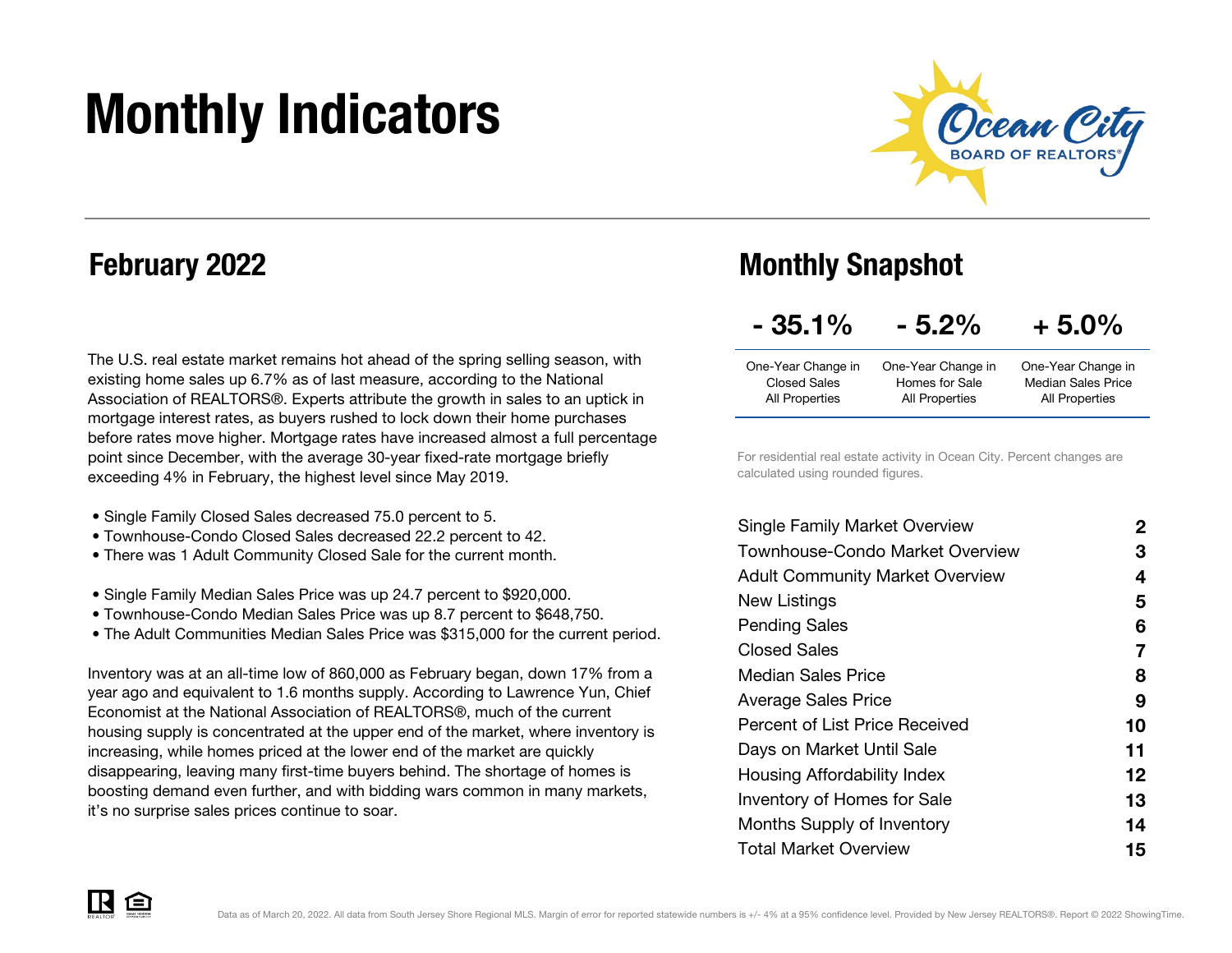## Single Family Market Overview

Key metrics for Single Family Properties Only, excluding Manufactured Housing, for the report month and for year-to-date (YTD) starting from the first of the year.



| <b>Key Metrics</b>                 | <b>Historical Sparklines</b>                 | 2-2021<br>2-2022        | Percent Change |       | <b>YTD 2021 YTD 2022</b>       | Percent Change |
|------------------------------------|----------------------------------------------|-------------------------|----------------|-------|--------------------------------|----------------|
| <b>New Listings</b>                | 2-2022<br>2-2019<br>2-2020                   | 27<br>31                | $+14.8%$       | 58    | 59                             | $+1.7%$        |
| <b>Pending Sales</b>               | 2-2019<br>2-2020<br>2-2022<br>2-2021         | 17<br>17                | 0.0%           | 47    | 32                             | $-31.9%$       |
| <b>Closed Sales</b>                | 2-2019<br>2-2020<br>2-2022                   | 20<br>5                 | $-75.0%$       | 30    | 22                             | $-26.7%$       |
| <b>Median Sales Price</b>          | 2-2019<br>$2 - 2020$<br>2-2021<br>2-2022     | \$737,500<br>\$920,000  | $+24.7%$       |       | $$822,500$ \$1,373,460 + 67.0% |                |
| <b>Average Sales Price</b>         | 2-2019<br>2-2020<br>2-2022                   | \$1,221,600 \$1,058,584 | $-13.3%$       |       | \$1,330,463 \$1,498,451        | $+12.6%$       |
| <b>Pct. of List Price Received</b> | 2-2019<br>$2 - 2020$<br>2-2022<br>$2 - 2021$ | 98.9%<br>98.9%          | 0.0%           | 98.0% | 98.4%                          | $+0.4%$        |
| <b>Days on Market</b>              | 2-2019<br>2-2022<br>2.2020<br>$2-202$        | 66<br>57                | $-13.6%$       | 53    | 41                             | $-22.6%$       |
| <b>Housing Affordability Index</b> | 2-2019<br>2-2020<br>2-2021<br>2-2022         | 61<br>49                | $-19.7%$       | 55    | 33                             | $-40.0%$       |
| <b>Inventory of Homes for Sale</b> | ريبة<br>2-2019<br>2-2021<br>2-2020<br>2-2022 | 154<br>176              | $+14.3%$       | $- -$ |                                |                |
| <b>Months Supply of Inventory</b>  | 2-2019<br>2-2021<br>2-2020<br>2-2022         | 5.7<br>9.1              | $+59.6%$       | --    |                                |                |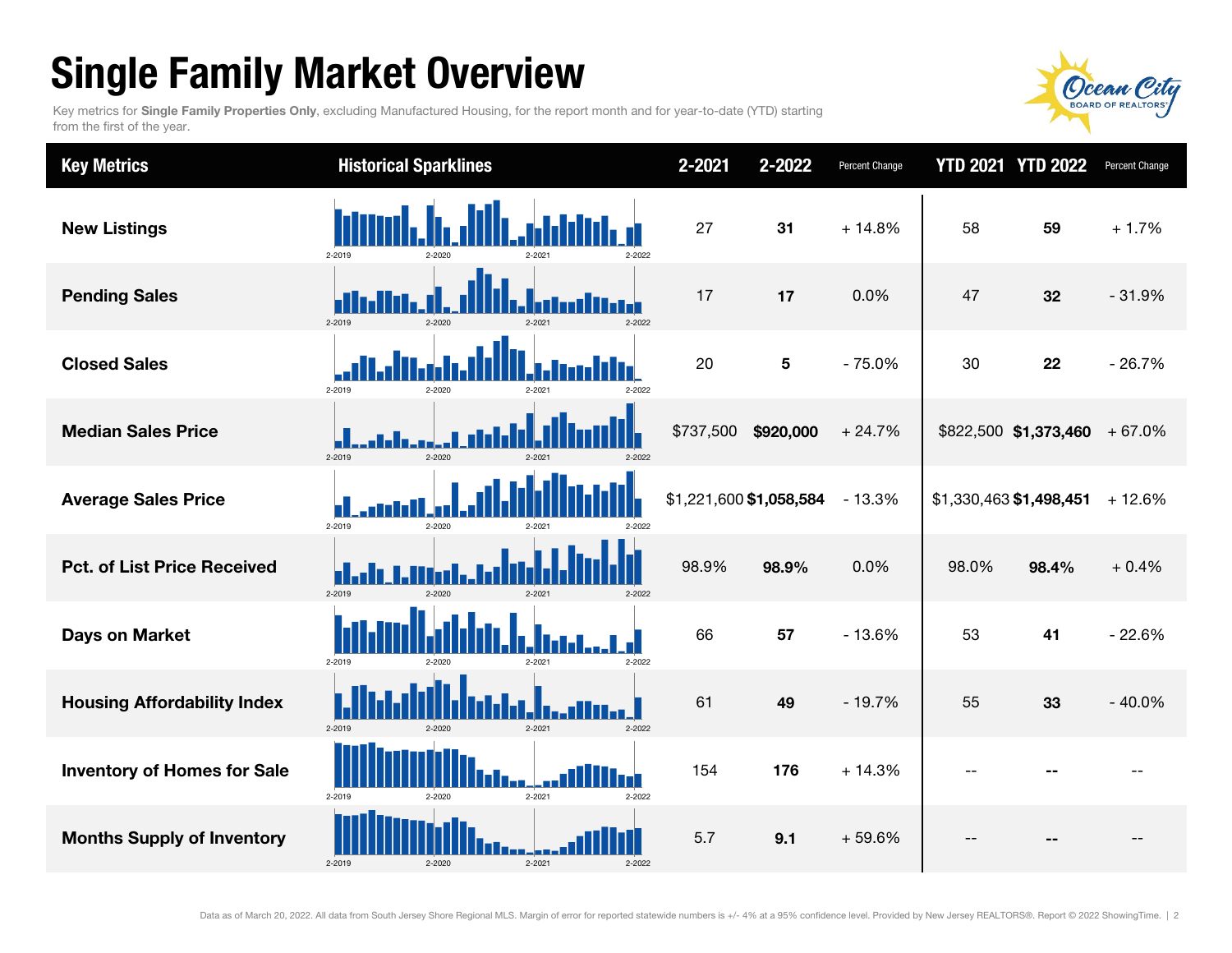### Townhouse-Condo Market Overview

Key metrics for Townhouses and Condominiums Only for the report month and for year-to-date (YTD) starting from the first of the year.



| <b>Key Metrics</b>                 | <b>Historical Sparklines</b>                 | 2-2021    | 2-2022    | Percent Change |           | <b>YTD 2021 YTD 2022</b> | Percent Change |
|------------------------------------|----------------------------------------------|-----------|-----------|----------------|-----------|--------------------------|----------------|
| <b>New Listings</b>                | 2-2019<br>2-2022<br>2-2020                   | 85        | 60        | $-29.4%$       | 191       | 128                      | $-33.0%$       |
| <b>Pending Sales</b>               | 2-2019<br>2-2020<br>2-2022<br>2-2021         | 79        | 56        | $-29.1%$       | 183       | 120                      | $-34.4%$       |
| <b>Closed Sales</b>                | 2-2019<br>2-2020<br>2-202<br>2-2022          | 54        | 42        | $-22.2%$       | 134       | 90                       | $-32.8%$       |
| <b>Median Sales Price</b>          | 2-2019<br>2-2020<br>2-2021<br>2-2022         | \$597,000 | \$648,750 | $+8.7%$        | \$626,750 | \$708,500                | $+13.0%$       |
| <b>Average Sales Price</b>         | 2-2019<br>2-2020<br>2-2022                   | \$707,563 | \$796,314 | $+12.5%$       | \$715,769 | \$785,521                | $+9.7%$        |
| <b>Pct. of List Price Received</b> | 2-2019<br>$2 - 2020$<br>$2 - 2021$<br>2-2022 | 98.3%     | 98.1%     | $-0.2%$        | 98.2%     | 97.7%                    | $-0.5%$        |
| <b>Days on Market</b>              | T<br>2-2019<br>2-2020<br>2-2021<br>2-2022    | 53        | 46        | $-13.2%$       | 50        | 47                       | $-6.0%$        |
| <b>Housing Affordability Index</b> | 2-2019<br>2-2020<br>2-2021<br>2-2022         | 76        | 69        | $-9.2%$        | 72        | 64                       | $-11.1%$       |
| <b>Inventory of Homes for Sale</b> | 2-2019<br>2-2020<br>2-2021<br>2-2022         | 368       | 320       | $-13.0%$       | $- -$     |                          |                |
| <b>Months Supply of Inventory</b>  | 2-2019<br>2-2020<br>$2 - 2021$<br>2-2022     | 4.3       | 4.9       | $+14.0%$       | $-$       |                          |                |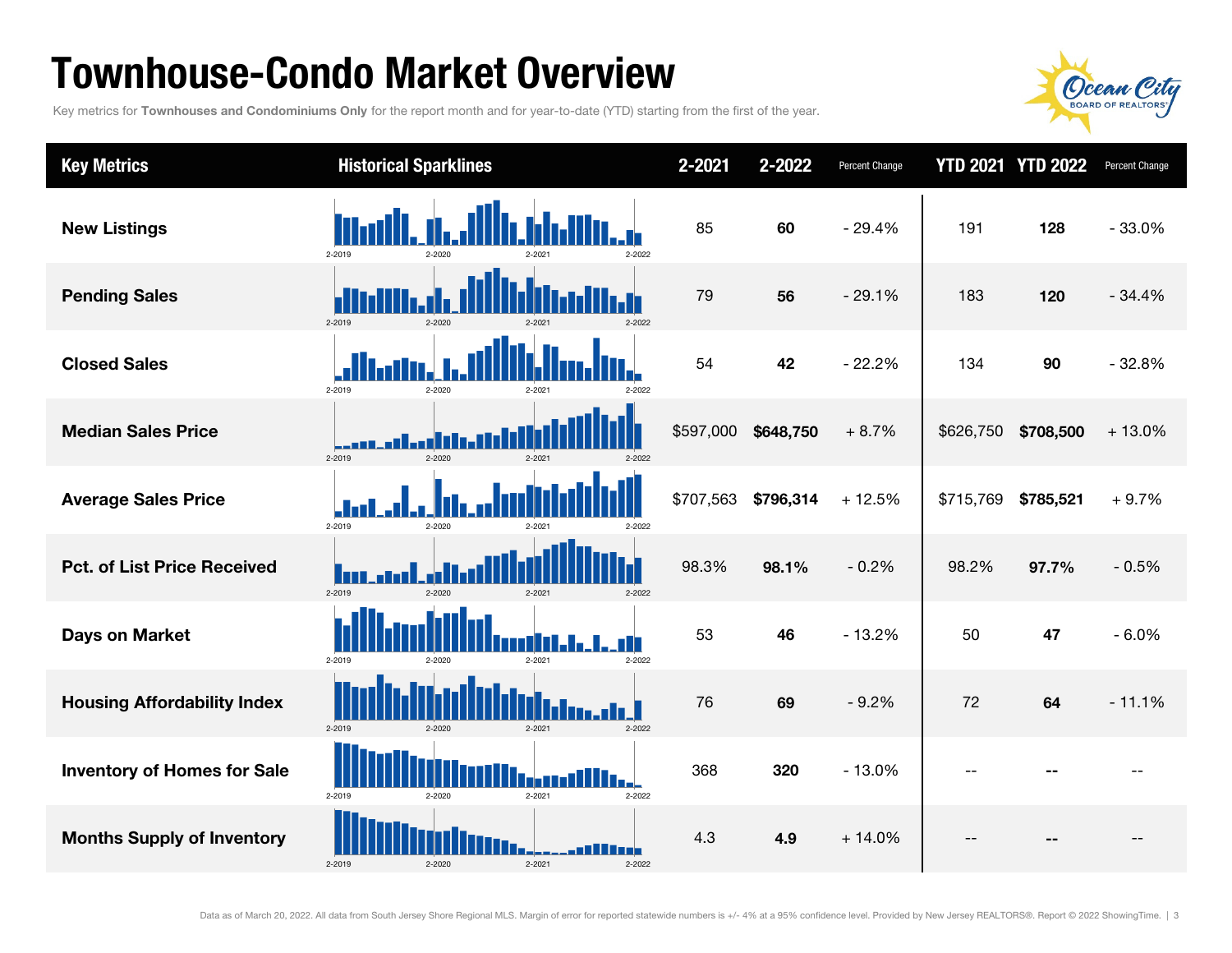## Adult Community Market Overview

Key metrics for properties in Adult Communities Only for the report month and for year-to-date (YTD) starting from the first of the year.



| <b>Key Metrics</b>                 | <b>Historical Sparklines</b> |                      | 2-2021              | 2-2022           | Percent Change           |           | <b>YTD 2021 YTD 2022</b> | Percent Change |
|------------------------------------|------------------------------|----------------------|---------------------|------------------|--------------------------|-----------|--------------------------|----------------|
| <b>New Listings</b>                | 2-2019<br>2-2020             | 2-2021<br>2-2022     | $\pmb{0}$           | $\pmb{0}$        | $-$                      | $\pmb{0}$ | $\mathbf 0$              |                |
| <b>Pending Sales</b>               | 2-2020<br>2-2019             | $2 - 2021$<br>2-2022 | $\boldsymbol{0}$    | $\pmb{0}$        | $-$                      | $\pmb{0}$ | $\mathbf 0$              |                |
| <b>Closed Sales</b>                | 2-2020<br>2-2019             | $2 - 2021$<br>2-2022 | $\pmb{0}$           | $\mathbf{1}$     |                          | $\pmb{0}$ | $\mathbf{2}$             |                |
| <b>Median Sales Price</b>          | 2-2019<br>2-2020             | $2 - 2021$<br>2-2022 | \$0                 | \$315,000        | --                       | \$0       | \$310,000                |                |
| <b>Avg. Sales Price</b>            | 2-2020<br>2-2019             | $2 - 2021$<br>2-2022 | \$0                 | \$315,000        | --                       | \$0       | \$310,000                |                |
| <b>Pct. of List Price Received</b> | 2-2019<br>2-2020             | $2 - 2021$<br>2-2022 | 0.0%                | 100.0%           | $\overline{\phantom{a}}$ | 0.0%      | 98.4%                    |                |
| <b>Days on Market</b>              | 2-2020<br>2-2019             | $2 - 2021$<br>2-2022 | $\mathbf 0$         | $\boldsymbol{9}$ | $-$                      | $\pmb{0}$ | 18                       |                |
| <b>Affordability Index</b>         | 2-2019<br>2-2020             | $2 - 2021$<br>2-2022 | $\mathsf{O}\xspace$ | $\pmb{0}$        | $\overline{\phantom{m}}$ | $\pmb{0}$ | $\pmb{0}$                |                |
| <b>Homes for Sale</b>              | 2-2019<br>2-2020             | 2-2021<br>2-2022     | $\mathbf{1}$        | $\pmb{0}$        | $-100.0%$                |           |                          |                |
| <b>Months Supply</b>               | 2-2019<br>2-2020             | 2-2021<br>2-2022     | 0.0                 | 0.0              |                          |           |                          |                |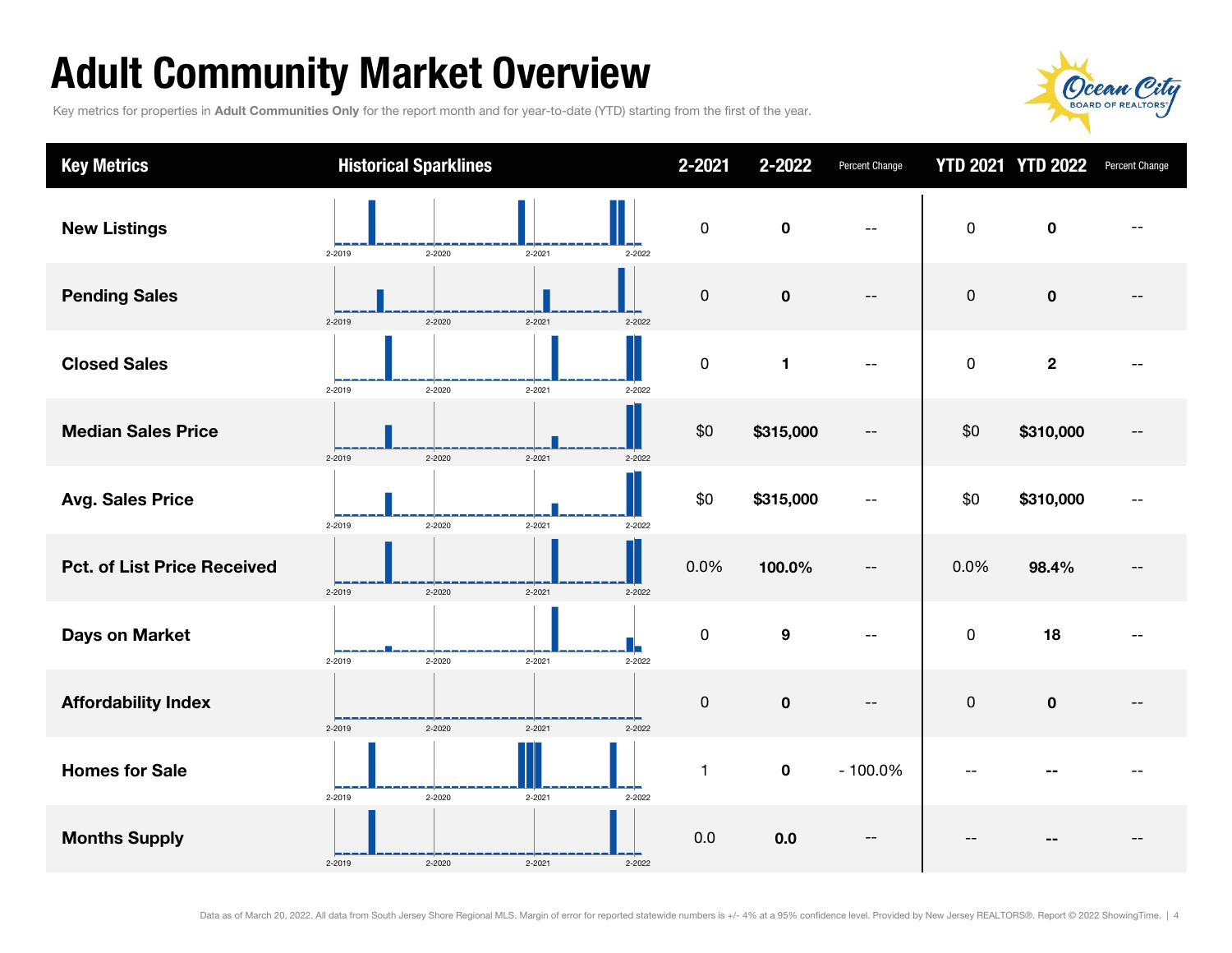### New Listings

**February** 

A count of the properties that have been newly listed on the market in a given month.





#### Year to Date



#### Historical New Listings by Month



|                  | <b>Single Family</b> | <b>Townhouse-Condo</b> | <b>Adult Communities</b> |
|------------------|----------------------|------------------------|--------------------------|
| March 2021       | 37                   | 121                    | 0                        |
| April 2021       | 29                   | 87                     | 0                        |
| May 2021         | 38                   | 70                     | 0                        |
| June 2021        | 32                   | 111                    | 0                        |
| <b>July 2021</b> | 38                   | 110                    | 0                        |
| August 2021      | 35                   | 112                    | 0                        |
| September 2021   | 32                   | 96                     | 0                        |
| October 2021     | 37                   | 93                     | 0                        |
| November 2021    | 26                   | 47                     | 1                        |
| December 2021    | 15                   | 40                     | 1                        |
| January 2022     | 28                   | 68                     | 0                        |
| February 2022    | 31                   | 60                     | 0                        |
| 12-Month Avg.    | 32                   | 85                     | 0                        |

Note: If no activity occurred during a month, no data point is shown and the line extends to the next available data point.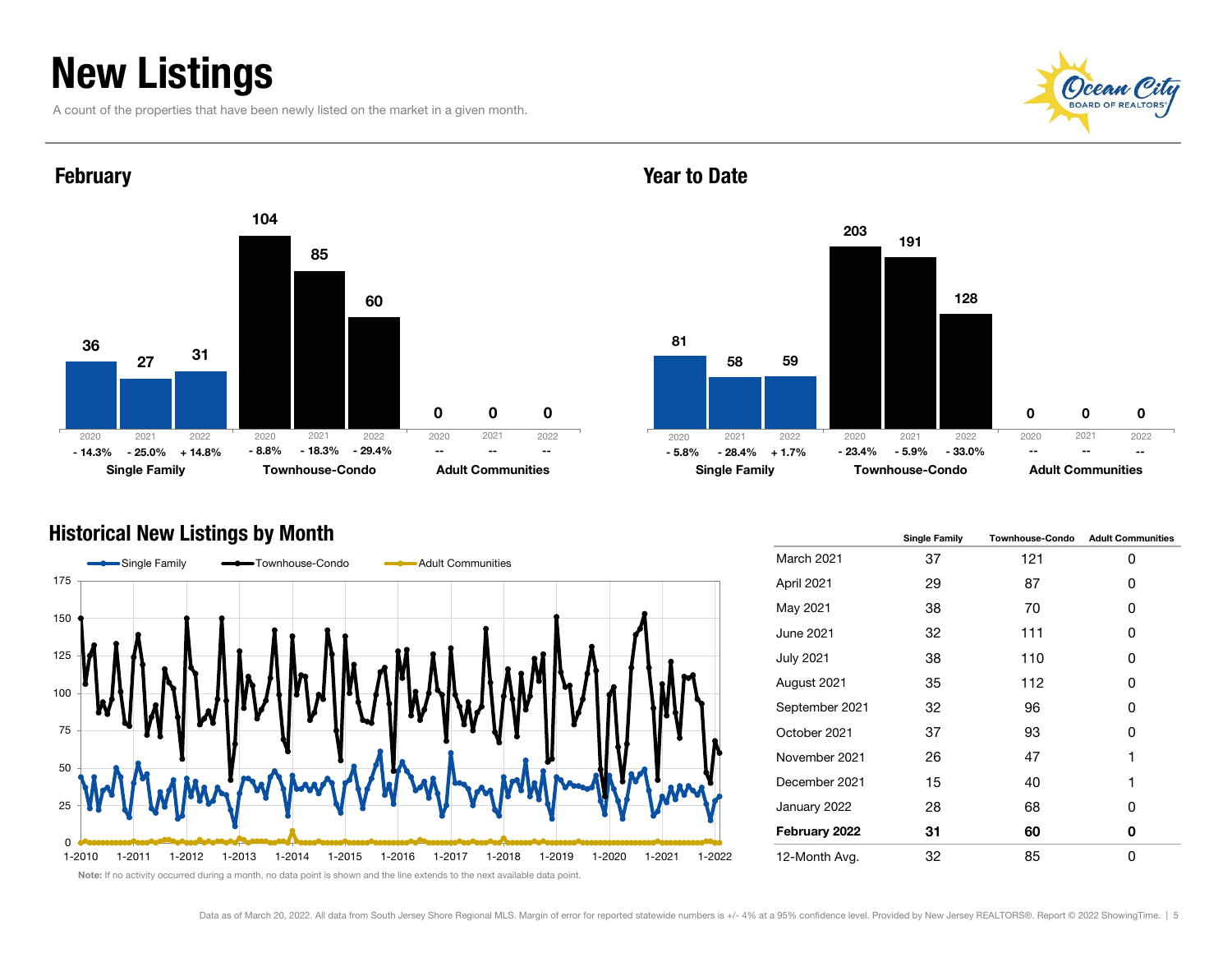### Pending Sales

A count of the properties on which offers have been accepted in a given month.





#### Historical Pending Sales by Month



56 133 $\Omega$ 47183 $\Omega$ 32120 $\Omega$ Single Family **Townhouse-Condo** Adult Communities % - 46.9% 0.0% + 45.3% + 2.6% - 29.1% -- -- -- -- -- -- + 100.0% - 16.1% - 31.9% + 29.1% + 37.6% - 34.4% -- -- 2021 2022 2020 2021 2022 2020 2021 2022--

|                  | <b>Single Family</b> | <b>Townhouse-Condo</b> | <b>Adult Communities</b> |
|------------------|----------------------|------------------------|--------------------------|
| March 2021       | 19                   | 84                     | 1                        |
| April 2021       | 22                   | 71                     | 0                        |
| May 2021         | 17                   | 54                     | 0                        |
| June 2021        | 17                   | 67                     | 0                        |
| <b>July 2021</b> | 20                   | 57                     | 0                        |
| August 2021      | 26                   | 82                     | 0                        |
| September 2021   | 22                   | 77                     | 0                        |
| October 2021     | 21                   | 77                     | 0                        |
| November 2021    | 16                   | 57                     | 0                        |
| December 2021    | 19                   | 40                     | 2                        |
| January 2022     | 15                   | 64                     | 0                        |
| February 2022    | 17                   | 56                     | 0                        |
| 12-Month Avg.    | 19                   | 66                     | 0                        |

#### Year to Date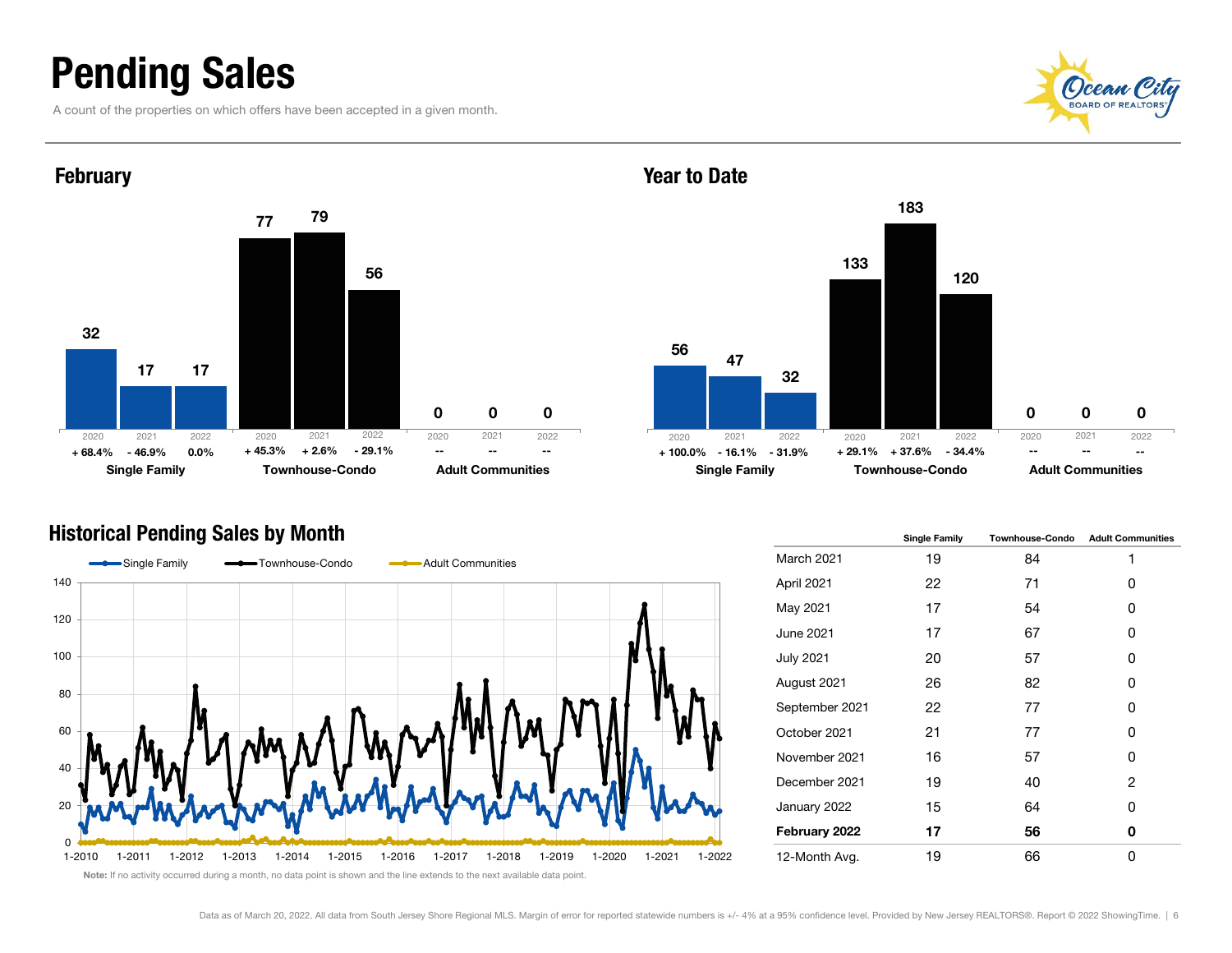### Closed Sales

A count of the actual sales that closed in a given month.



2021 2022



#### Historical Closed Sales by Month



#### 3577 $\Omega$ 30134 $\Omega$ 22902

#### Single Family **Townhouse-Condo** Adult Communities 2021 2022 2020 2021 2022

|                  | <b>Single Family</b> | <b>Townhouse-Condo</b> | <b>Adult Communities</b> |
|------------------|----------------------|------------------------|--------------------------|
| March 2021       | 13                   | 96                     | 0                        |
| April 2021       | 23                   | 92                     | 1                        |
| May 2021         | 19                   | 66                     | ŋ                        |
| June 2021        | 16                   | 66                     | 0                        |
| <b>July 2021</b> | 18                   | 64                     | ŋ                        |
| August 2021      | 16                   | 52                     | ŋ                        |
| September 2021   | 27                   | 108                    | 0                        |
| October 2021     | 21                   | 76                     | 0                        |
| November 2021    | 26                   | 71                     | ŋ                        |
| December 2021    | 21                   | 69                     | 0                        |
| January 2022     | 17                   | 48                     | 1                        |
| February 2022    | 5                    | 42                     | 1                        |
| 12-Month Avg.    | 19                   | 71                     | U                        |

2020

--

#### Year to Date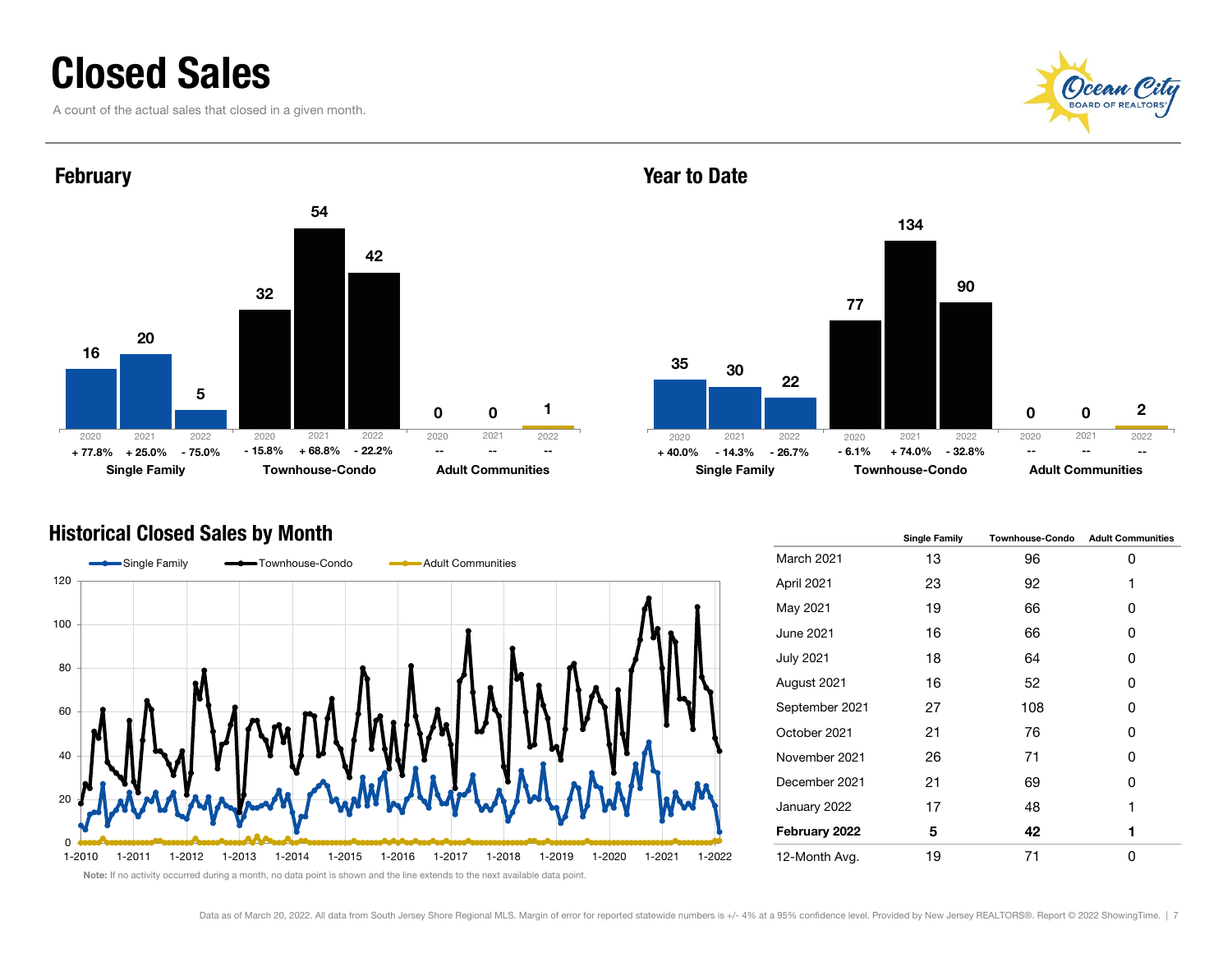### Median Sales Price

Point at which half of the sales sold for more and half sold for less, not accounting for seller concessions, in a given month.





#### Year to Date



#### Historical Median Sales Price by Month



|                  | <b>Single Family</b> | <b>Townhouse-Condo</b> | <b>Adult Communities</b> |
|------------------|----------------------|------------------------|--------------------------|
| March 2021       | \$1,100,000          | \$634,450              | \$0                      |
| April 2021       | \$1,300,000          | \$686,750              | \$80,000                 |
| May 2021         | \$1,416,604          | \$640,000              | \$0                      |
| June 2021        | \$1,149,500          | \$699,500              | \$0                      |
| <b>July 2021</b> | \$999,000            | \$713,750              | \$0                      |
| August 2021      | \$999,999            | \$733,500              | \$0                      |
| September 2021   | \$1,100,000          | \$786,000              | \$0                      |
| October 2021     | \$1,100,000          | \$723,750              | \$0                      |
| November 2021    | \$1,314,500          | \$671,500              | \$0                      |
| December 2021    | \$1,250,000          | \$715,000              | \$0                      |
| January 2022     | \$1,625,000          | \$817,500              | \$305,000                |
| February 2022    | \$920,000            | \$648,750              | \$315,000                |
| 12-Month Med.*   | \$1,182,000          | \$699,000              | \$305,000                |

\* Median Sales Price for all properties from March 2021 through February 2022. This is not the average of the individual figures above.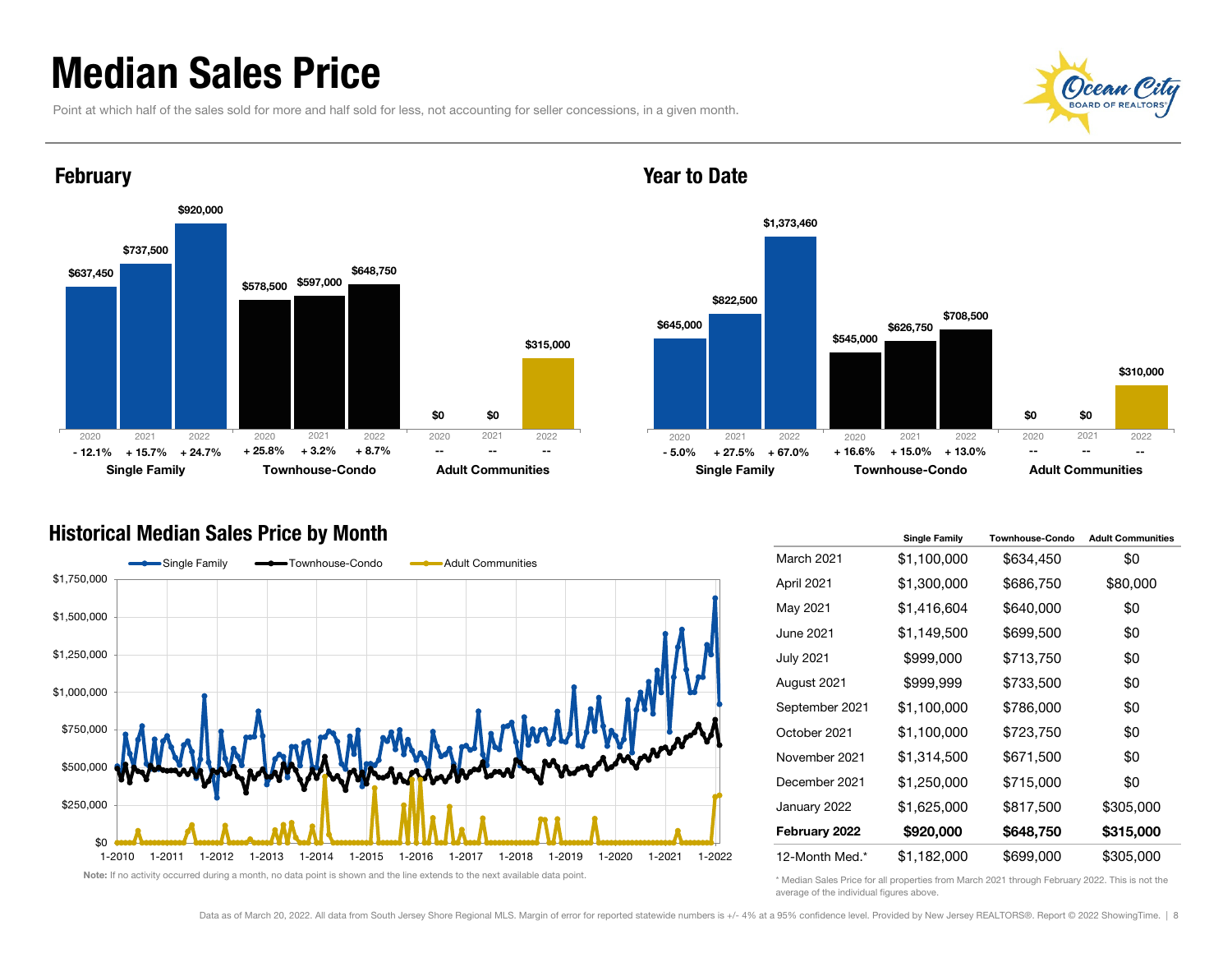### Average Sales Price

Average sales price for all closed sales, not accounting for seller concessions, in a given month.





#### **February**



#### Historical Average Sales Price by Month



|                   | <b>Single Family</b> | <b>Townhouse-Condo</b> | <b>Adult Communities</b> |
|-------------------|----------------------|------------------------|--------------------------|
| <b>March 2021</b> | \$1,439,231          | \$684,842              | \$0                      |
| April 2021        | \$1,594,883          | \$729,142              | \$80,000                 |
| May 2021          | \$1,563,472          | \$661,809              | \$0                      |
| June 2021         | \$1,312,828          | \$695,054              | \$0                      |
| <b>July 2021</b>  | \$1,346,828          | \$742,061              | \$0                      |
| August 2021       | \$1,139,875          | \$713,838              | \$0                      |
| September 2021    | \$1,350,773          | \$820,259              | \$0                      |
| October 2021      | \$1,215,895          | \$713,832              | \$0                      |
| November 2021     | \$1,392,845          | \$681,631              | \$0                      |
| December 2021     | \$1,346,356          | \$756,989              | \$0                      |
| January 2022      | \$1,627,824          | \$776,077              | \$305,000                |
| February 2022     | \$1,058,584          | \$796,314              | \$315,000                |
| 12-Month Avg.*    | \$1,387,579          | \$730,665              | \$233,333                |

\* Avg. Sales Price for all properties from March 2021 through February 2022. This is not the average of the individual figures above.

Year to Date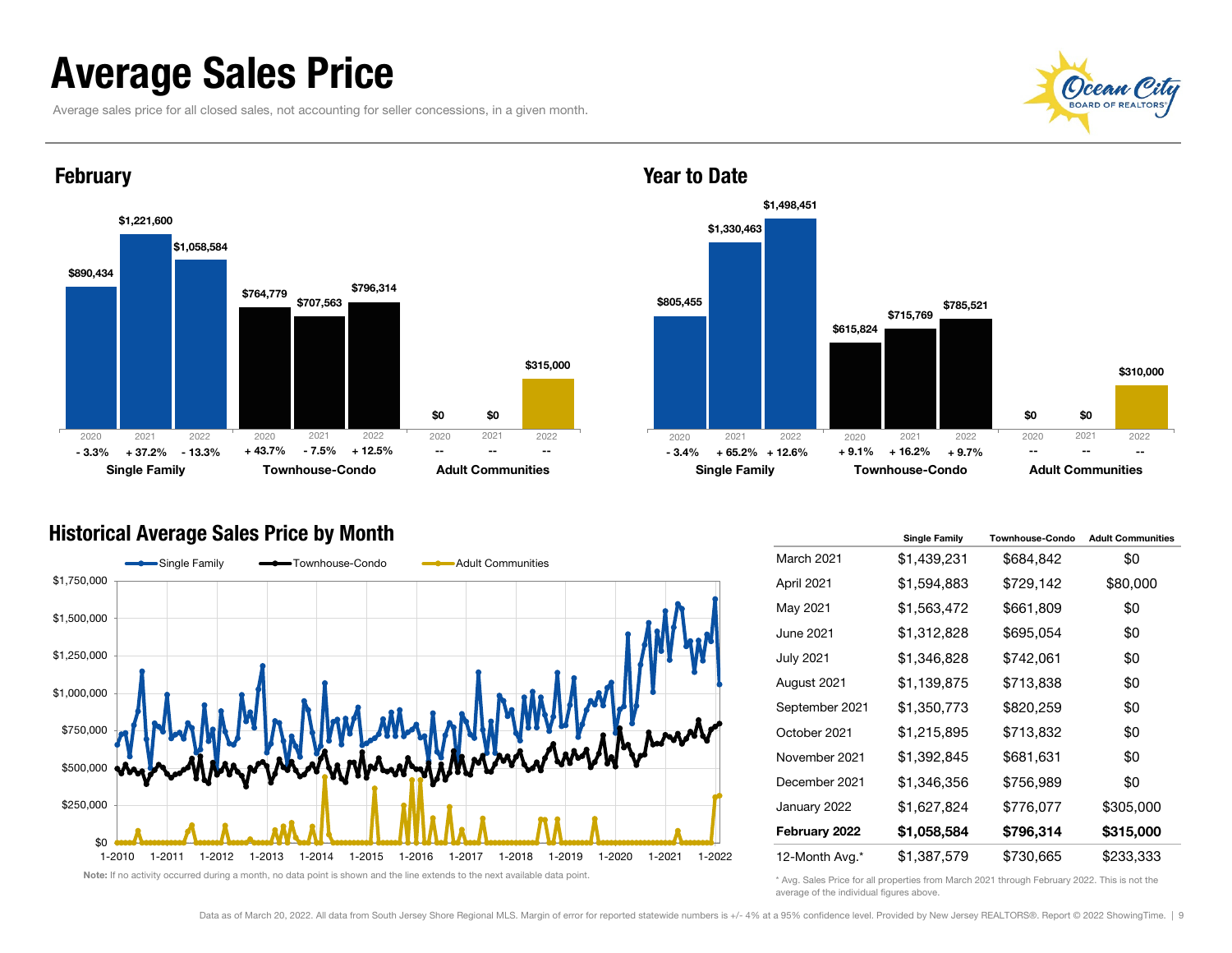### Percent of List Price Received

Percentage found when dividing a property's sales price by its most recent list price, then taking the average for all properties sold in a given month, not accounting for seller concessions.



#### Year to Date



#### Historical Percent of List Price Received by Month



|                   | <b>Single Family</b> | Townhouse-Condo | <b>Adult Communities</b> |
|-------------------|----------------------|-----------------|--------------------------|
| <b>March 2021</b> | 96.3%                | 99.1%           | $0.0\%$                  |
| April 2021        | 99.2%                | 99.7%           | 100.1%                   |
| May 2021          | 96.0%                | 99.9%           | $0.0\%$                  |
| June 2021         | 99.6%                | 100.3%          | $0.0\%$                  |
| <b>July 2021</b>  | 98.4%                | 99.4%           | $0.0\%$                  |
| August 2021       | 97.7%                | 99.4%           | $0.0\%$                  |
| September 2021    | 97.6%                | 98.8%           | $0.0\%$                  |
| October 2021      | 100.4%               | 98.6%           | $0.0\%$                  |
| November 2021     | 96.8%                | 98.8%           | $0.0\%$                  |
| December 2021     | 100.5%               | 98.2%           | $0.0\%$                  |
| January 2022      | 98.3%                | 97.3%           | 96.8%                    |
| February 2022     | 98.9%                | 98.1%           | 100.0%                   |
| 12-Month Avg.*    | 98.3%                | 99.0%           | 99.0%                    |

\* Pct. of List Price Received for all properties from March 2021 through February 2022. This is not the average of the individual figures above.

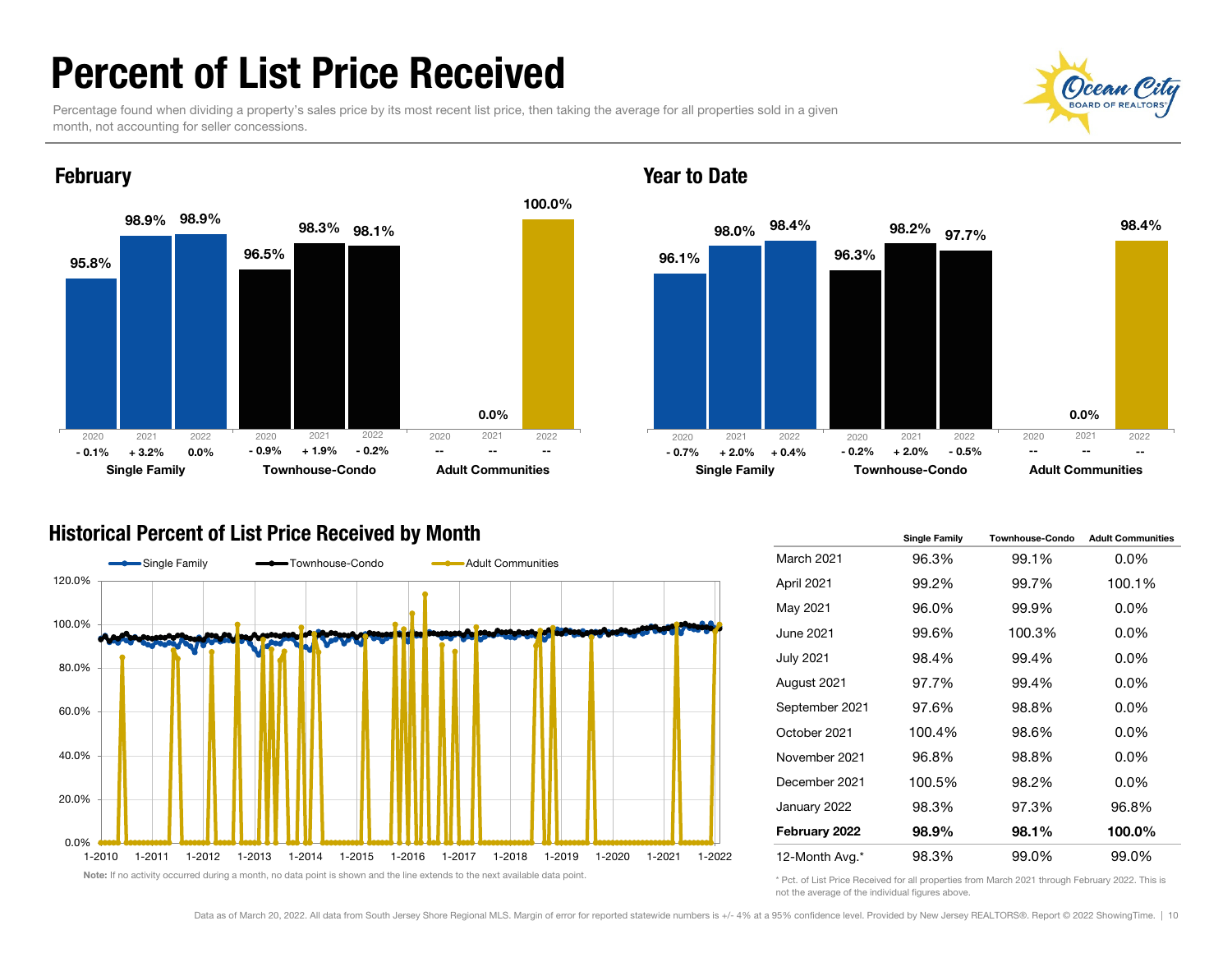### Days on Market Until Sale

Average number of days between when a property is listed and when an offer is accepted in a given month.





#### Year to Date



#### Historical Days on Market Until Sale by Month



|                   | <b>Single Family</b> | <b>Townhouse-Condo</b> | <b>Adult Communities</b> |  |  |
|-------------------|----------------------|------------------------|--------------------------|--|--|
| <b>March 2021</b> | 49                   | 47                     | 0                        |  |  |
| April 2021        | 39                   | 50                     | 93                       |  |  |
| May 2021          | 47                   | 33                     | 0                        |  |  |
| June 2021         | 35                   | 50                     | 0                        |  |  |
| <b>July 2021</b>  | 49                   | 36                     | 0                        |  |  |
| August 2021       | 27                   | 26                     | 0                        |  |  |
| September 2021    | 29                   | 49                     | 0                        |  |  |
| October 2021      | 25                   | 29                     | 0                        |  |  |
| November 2021     | 48                   | 24                     | 0                        |  |  |
| December 2021     | 21                   | 43                     | 0                        |  |  |
| January 2022      | 36                   | 48                     | 27                       |  |  |
| February 2022     | 57                   | 46                     | 9                        |  |  |
| 12-Month Avg.*    | 37                   | 41                     | 43                       |  |  |

\* Days on Market for all properties from March 2021 through February 2022. This is not the average of the individual figures above.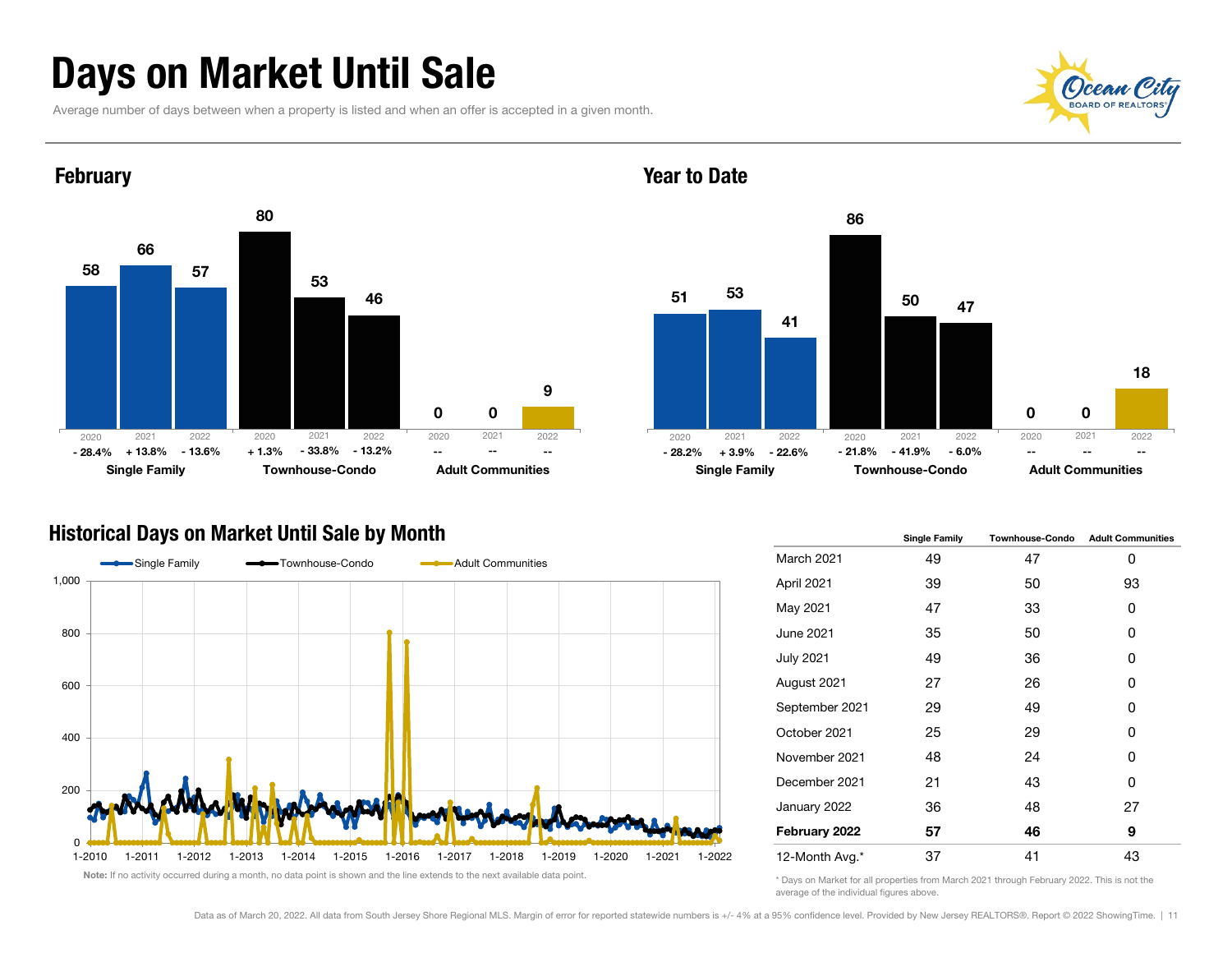## Housing Affordability Index

This index measures housing affordability for the region. For example, an index of 120 means the median household income is 120% of what is necessary to qualify for the median-priced home under prevailing interest rates. A higher number means greater affordability.

 $\Omega$ 



#### Year to Date



#### Historical Housing Affordability Index by Month



|                  | <b>Single Family</b> | <b>Townhouse-Condo</b> | <b>Adult Communities</b> |  |  |
|------------------|----------------------|------------------------|--------------------------|--|--|
| March 2021       | 40                   | 70                     | 0                        |  |  |
| April 2021       | 34                   | 64                     | 0                        |  |  |
| May 2021         | 32                   | 70                     | 0                        |  |  |
| June 2021        | 39                   | 64                     | 0                        |  |  |
| <b>July 2021</b> | 45                   | 63                     | 0                        |  |  |
| August 2021      | 45                   | 61                     | 0                        |  |  |
| September 2021   | 41                   | 57                     | 0                        |  |  |
| October 2021     | 41                   | 62                     | 0                        |  |  |
| November 2021    | 34                   | 67                     | 0                        |  |  |
| December 2021    | 36                   | 63                     | 0                        |  |  |
| January 2022     | 28                   | 55                     | 0                        |  |  |
| February 2022    | 49                   | 69                     | 0                        |  |  |
| 12-Month Avg.*   | 39                   | 64                     | 0                        |  |  |

\* Affordability Index for all properties from March 2021 through February 2022. This is not the average of the individual figures above.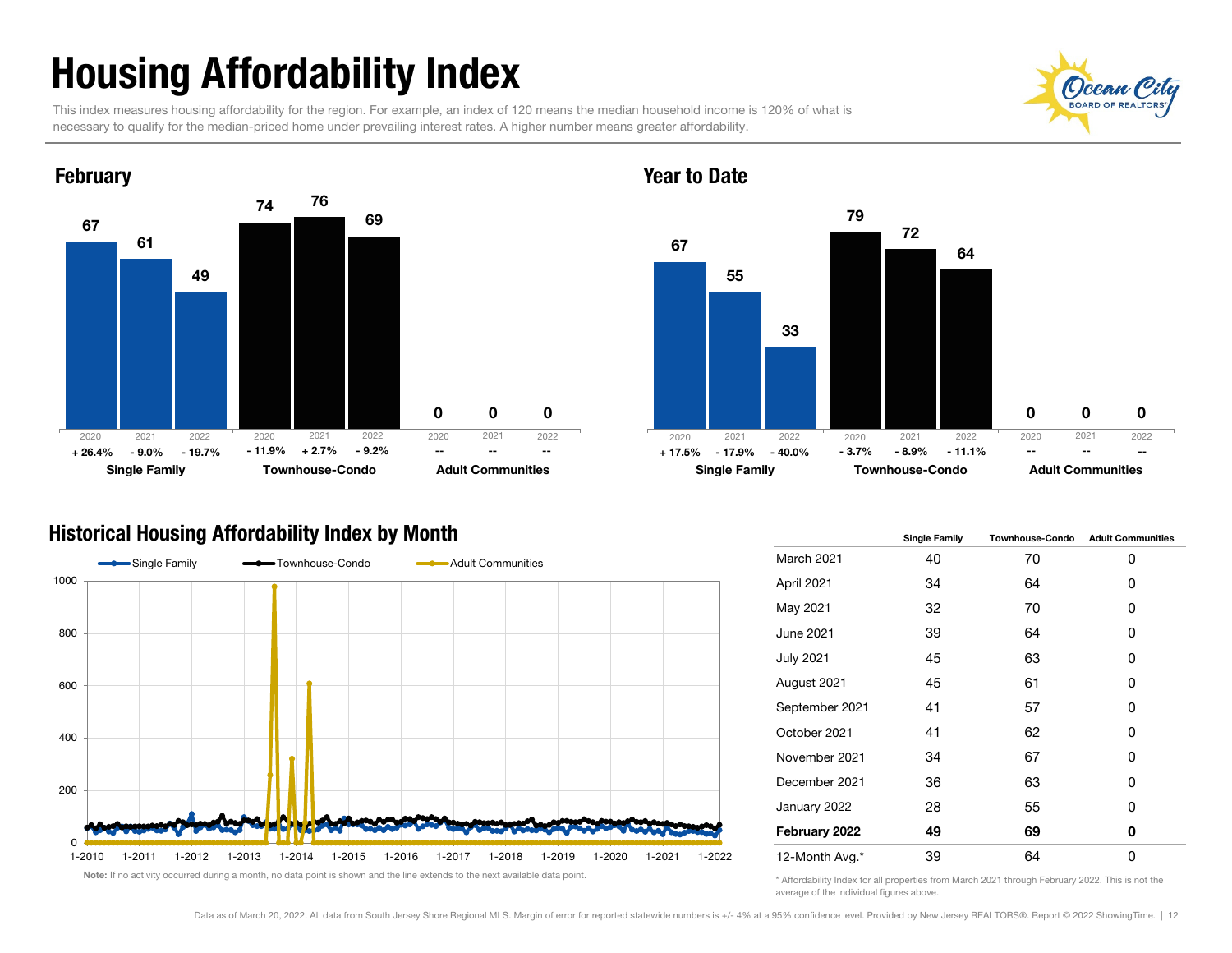### Inventory of Homes for Sale

The number of properties available for sale in active status at the end of a given month.



#### **February**



#### Historical Inventory of Homes for Sale by Month



|                  | <b>Single Family</b> | <b>Townhouse-Condo</b> | <b>Adult Communities</b> |  |  |
|------------------|----------------------|------------------------|--------------------------|--|--|
| March 2021       | 162                  | 387                    | 0                        |  |  |
| April 2021       | 163                  | 390                    | 0                        |  |  |
| May 2021         | 176                  | 378                    | 0                        |  |  |
| June 2021        | 185                  | 404                    | 0                        |  |  |
| <b>July 2021</b> | 191                  | 430                    | 0                        |  |  |
| August 2021      | 195                  | 442                    | 0                        |  |  |
| September 2021   | 192                  | 443                    | 0                        |  |  |
| October 2021     | 190                  | 428                    | 0                        |  |  |
| November 2021    | 186                  | 395                    | 1                        |  |  |
| December 2021    | 174                  | 359                    | 0                        |  |  |
| January 2022     | 171                  | 339                    | 0                        |  |  |
| February 2022    | 176                  | 320                    | 0                        |  |  |
| 12-Month Avg.    | 180                  | 393                    | 0                        |  |  |

Note: If no activity occurred during a month, no data point is shown and the line extends to the next available data point.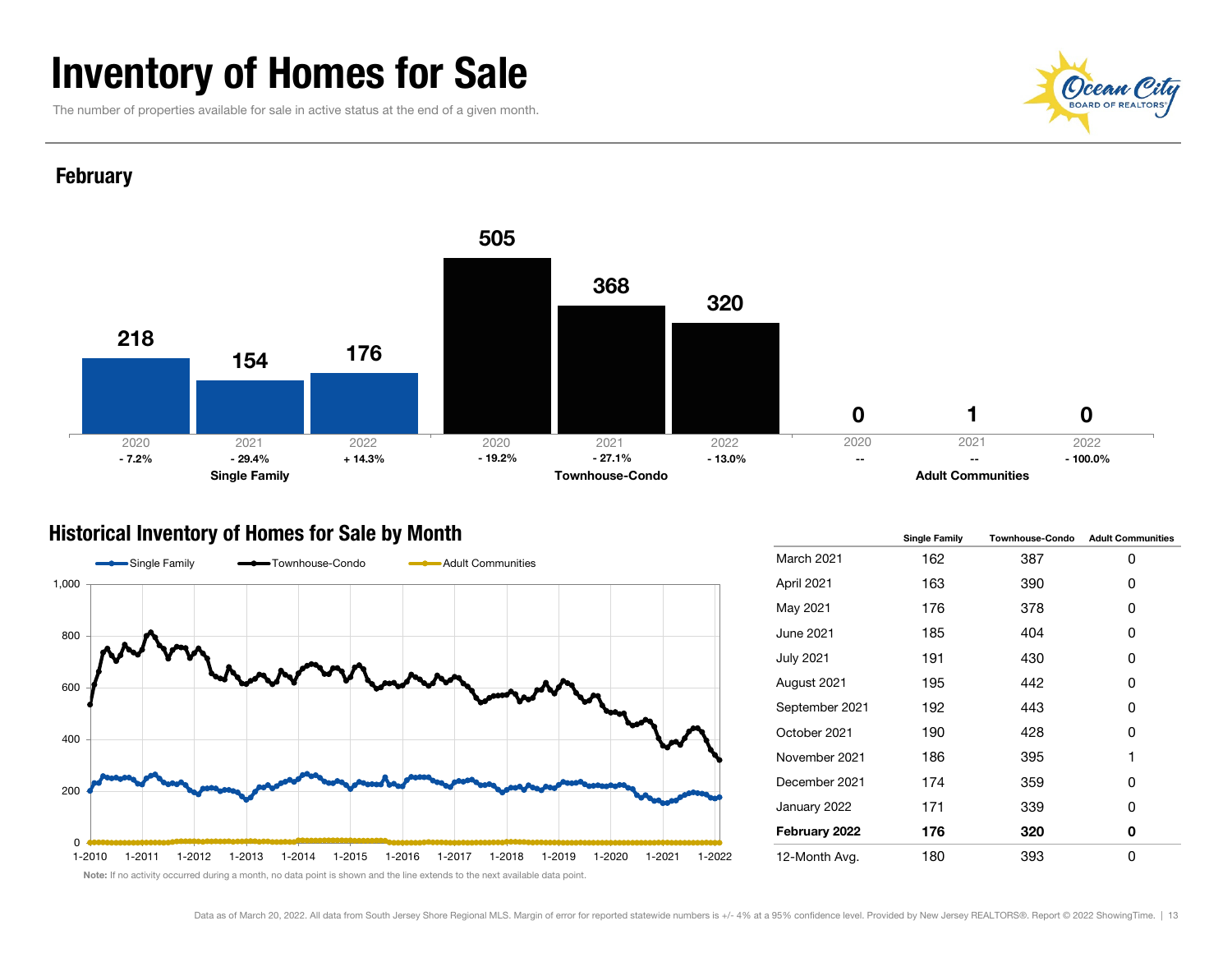### Months Supply of Inventory

The inventory of homes for sale at the end of a given month, divided by the average monthly pending sales from the last 12 months.



#### **February**



#### Historical Months Supply of Inventory by Month



|                   | <b>Single Family</b> | <b>Townhouse-Condo</b> | <b>Adult Communities</b> |  |  |
|-------------------|----------------------|------------------------|--------------------------|--|--|
| <b>March 2021</b> | 5.9                  | 4.3                    | 0.0                      |  |  |
| April 2021        | 5.7                  | 4.2                    | 0.0                      |  |  |
| May 2021          | 6.2                  | 4.1                    | 0.0                      |  |  |
| <b>June 2021</b>  | 7.0                  | 4.5                    | 0.0                      |  |  |
| <b>July 2021</b>  | 8.0                  | 5.0                    | 0.0                      |  |  |
| August 2021       | 8.7                  | 5.4                    | 0.0                      |  |  |
| September 2021    | 8.8                  | 5.7                    | 0.0                      |  |  |
| October 2021      | 9.4                  | 5.6                    | 0.0                      |  |  |
| November 2021     | 9.3                  | 5.4                    | 1.0                      |  |  |
| December 2021     | 8.5                  | 5.1                    | 0.0                      |  |  |
| January 2022      | 8.9                  | 5.0<br>0.0             |                          |  |  |
| February 2022     | 9.1                  | 4.9                    | 0.0                      |  |  |
| 12-Month Avg.*    | 7.9                  | 4.9                    | 0.0                      |  |  |

\* Months Supply for all properties from March 2021 through February 2022. This is not the average of the individual figures above.